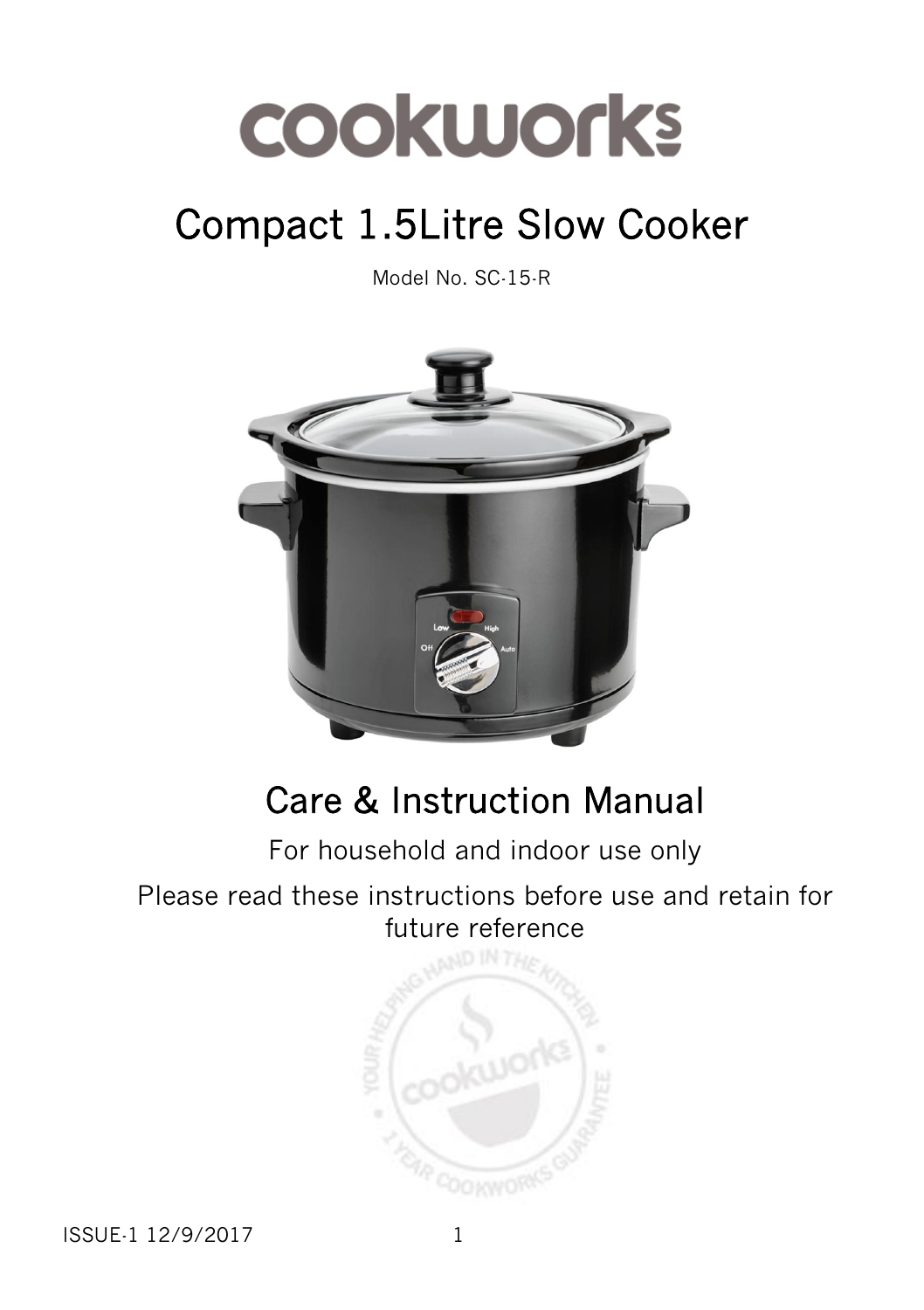### Electrical safety

- You should only plug the appliance into a 220V‐240V AC, 50Hz supply. Connecting it to other power sources may damage the appliance and will invalidate the guarantee.
- Switch off and unplug when not in use and before cleaning the appliance.
- Keep the appliance and its cord out of reach of children less than 8 years.
- Do not allow children to use the appliance without supervision.
- This appliance can be used by children aged from 8 years and above and persons with reduced physical, sensory or mental capabilities or lack of experience and knowledge if they have been given supervision or instruction concerning use of the appliance in a safe way and understand the hazards involved. Children shall not play with the appliance. Cleaning and user maintenance shall not be made by children unless they are older than 8 and supervised.
- Keep the cooker housing, cable and plug dry and away from areas where it is likely to get splashed. Never immerse in water.
- Do not pull on the cable to disconnect from mains supply.
- Do not operate the appliance if damaged or after it malfunctions. In the event the supply cord is damaged, in order to avoid a hazard it must only be replaced by a qualified service engineer, with a suitably approved part.
- This appliance must be positioned so that the plug is accessible and the plug socket is within easy reach of the power cord.
- The appliance is not intended to be operated by means of an external timer or a separate remote-control system.
- This appliance must be plugged in to an earthed socket outlet.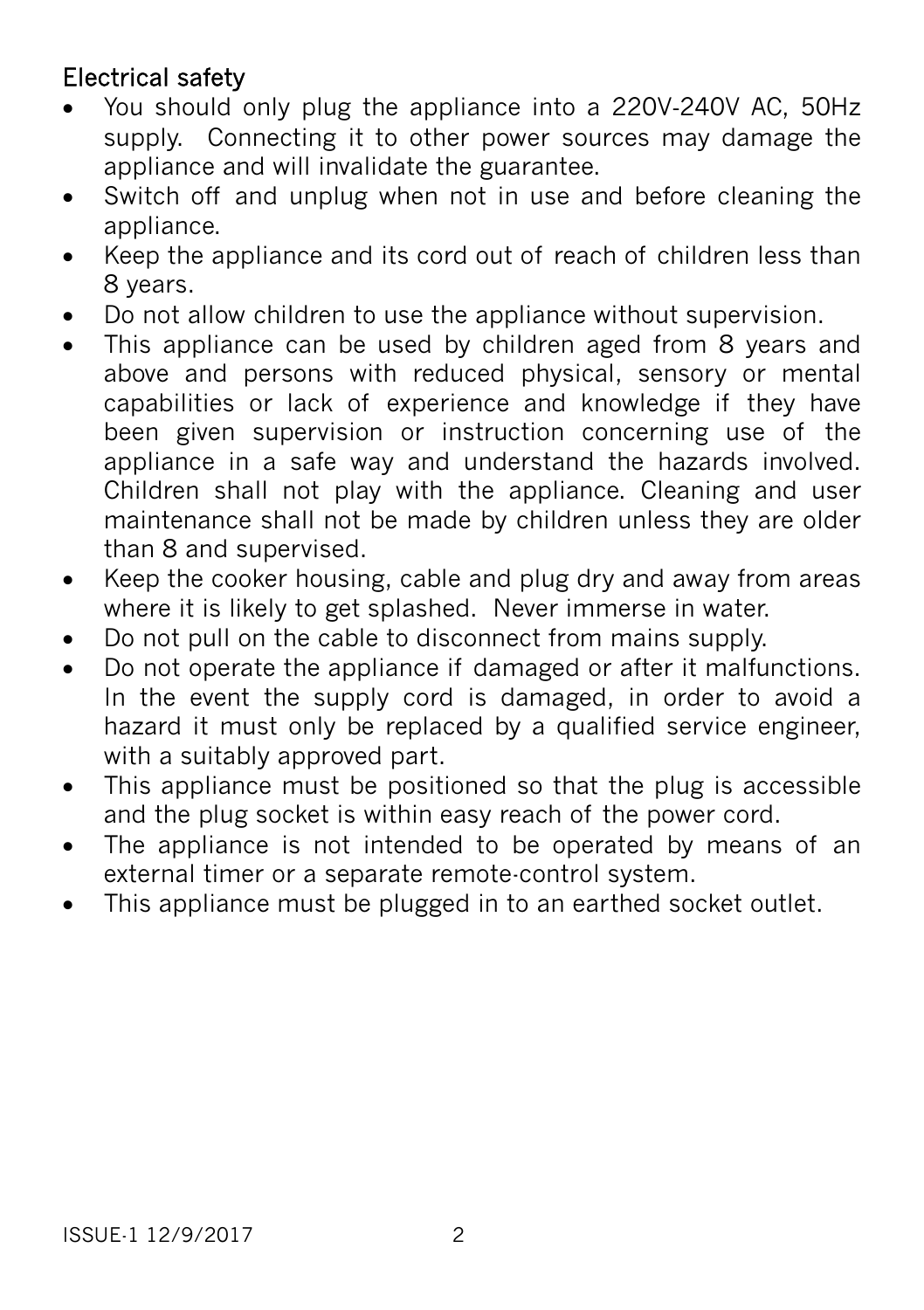# Warning!

- This appliance is intended exclusively for use in domestic households. It is not suitable for commercial use.
- Do not place the slow cooker housing on or near a hot gas or electric stove. Do not place in an oven.
- Do not cover and allow the slow cooker cool fully before storing.



 The surfaces of the slow cooker are liable to become hot during and immediately after use; wear oven gloves when handling the appliance and long handled utensils when checking the food. The heating element is subject to residual heat after use.

- Do not use the slow cooker near or under surfaces that are heat sensitive or those that may be damaged by steam.
- To prevent burns, remove lid slowly and with the underside of lid angled away from you to allow any steam to escape gradually. Do not reach over the appliance while it is working.
- Only use with the parts provided.
- The removable bowl will not withstand sudden temperature changes. Always ensure the bowl is at room temperature before adding hot or cold items.
- This appliance can cause personal injury if misused.

## FOOD SAFETY

- Thoroughly defrost frozen meat, poultry, fish and seafood in the refrigerator before cooking. Keep raw meat and poultry separate from cooked foods.
- Always wash hands after handling raw meat and poultry, before handling any ready to eat foods.
- Wipe and disinfect surfaces that have been in contact with raw meat and poultry.
- Use separate utensils for handling raw meat/poultry and cooked food or wash them thoroughly between use.
- To check whether meat, particularly poultry, is cooked, pierce the flesh with a skewer or fork; the juices should run clear. Ensure the product is piping hot throughout.
- Fish is cooked when it appears opaque and can be flaked easily.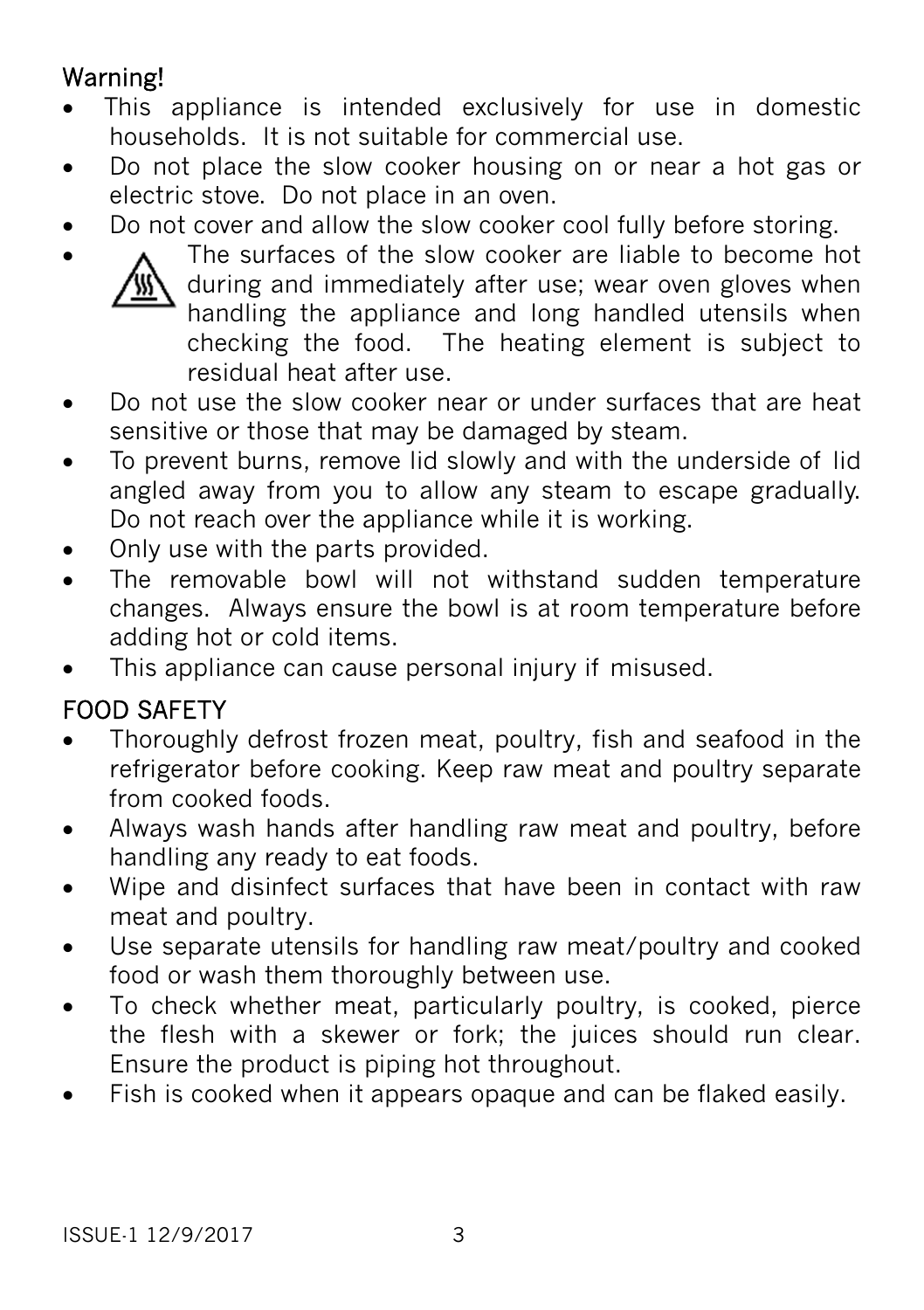# Parts

- A. Removable bowl
- B. Glass lid
- C. Cooker housing
- D. Power indicator and control knob



This slow cooker has a total volume of 1.5 litres. Do not fill liquids to the brim of the bowl; leave a minimum of 1cm between the rim where the lid sits and the top of the liquid. The maximum quantity / volume of food / liquid that should be used in this slow cooker is 1.2 **litres** 

- 1. Before using for the first time. Wash loose parts (removable bowl and lid) in hot water with a little washing up liquid. Rinse and dry thoroughly.
- 2. Place the cooker housing on a stable, flat, heat resistant surface and away from surfaces that may be damaged by steam.
- 3. Fully unwind the cable, plug in and switch on. For your safety do not allow the cable to dangle over the edge of units.
- 4. Cover the bowl with the glass lid and place the bowl into the cooker housing.
- 5. Using the function switch, select HIGH (the indicator light will illuminate) and allow the bowl to preheat for 20 minutes. This time can be used to prepare the ingredients.
- 6. When the bowl has preheated, place the ingredients into the removable bowl. Do not overfill and do not fill to the brim.
- 7. Refit the lid and select the cooking temperature of choice. Cooking food on HIGH will require less time than cooking on LOW and the slow cooker can operate on LOW all day if required.
- 8. When the cooking is complete, select the WARM function to keep the food warm (maximum 4 hours) until it is ready to serve.
- 9. When ready to serve, turn the slow cooker off using the function switch. The indicator light will extinguish.

ISSUE-1 12/9/2017 4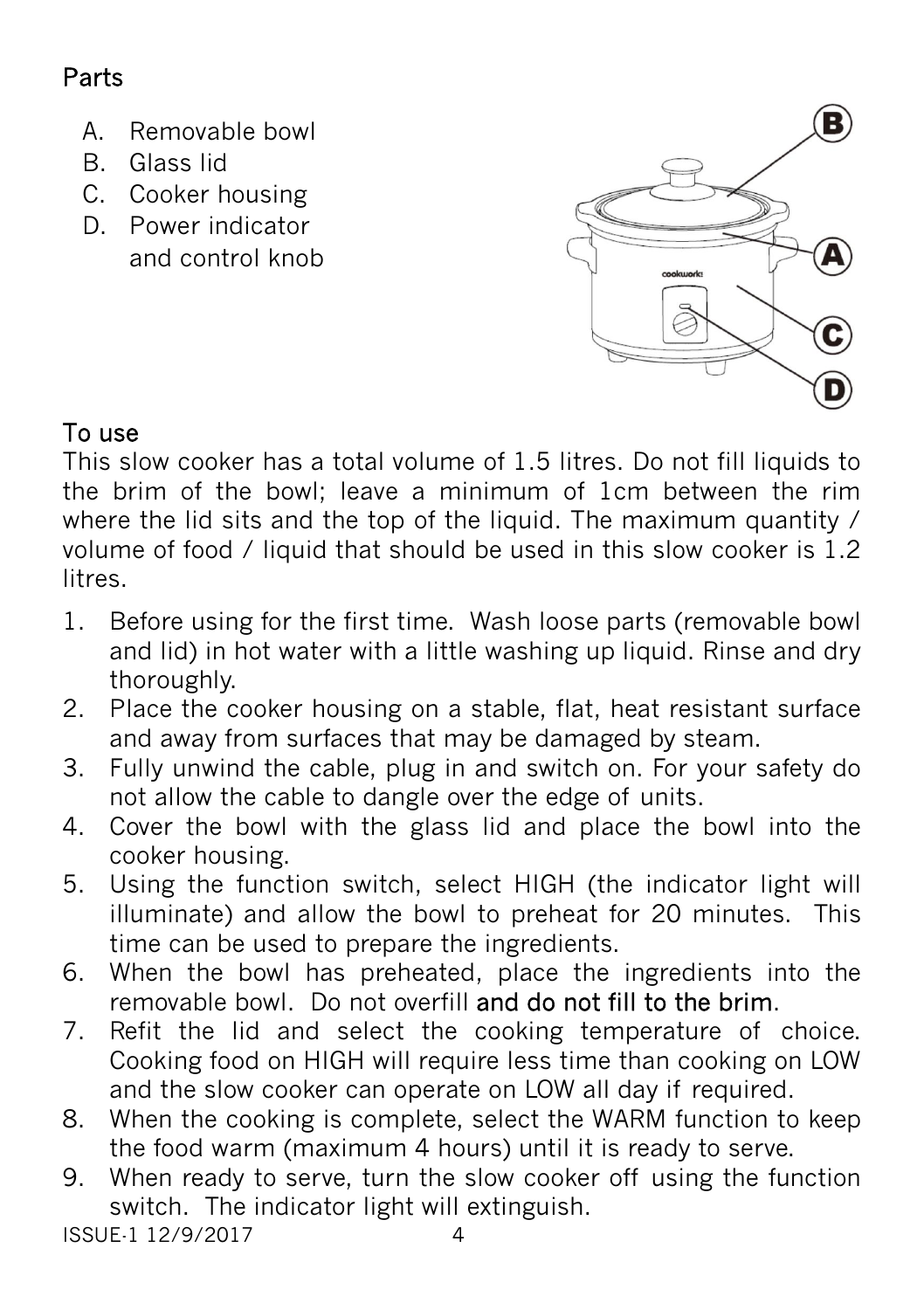#### General cooking advice

- All ingredients must be fully thawed before cooking.
- Vegetables such as carrots, potatoes and turnips require longer cooking than many types of meat and should be cut into the smallest sizes practical. Place in the bottom or the sides of the bowl and cover with liquid.
- Dried pulses need to be soaked overnight before adding to the slow cooker and in some instances (e.g. red kidney beans) require boiling for a minimum of ten minutes to ensure that they are safe to eat. Follow 'on pack' guidance when using dried pulses.
- Trim excess fat from meat, as the cooking method does not allow the fat to drain away.
- Avoid lifting the glass lid during the cooking process as this breaks the seal formed around the lid and adds time to the cooking process.
- If adding fresh milk or yoghurt, this should be done in the final two hours of cooking. Evaporated milk may be added at the start of cooking.
- When adding liquid or stock to the slow cooker use hot liquid to reduce the cooking time.
- Part cooking or sautéing vegetables and browning meats before they are added to the slow cooker can reduce cooking times.
- Rice, noodles and pasta are not recommended for long cooking periods. Cook them separately and then add to the slow cooker during the final 30 minutes.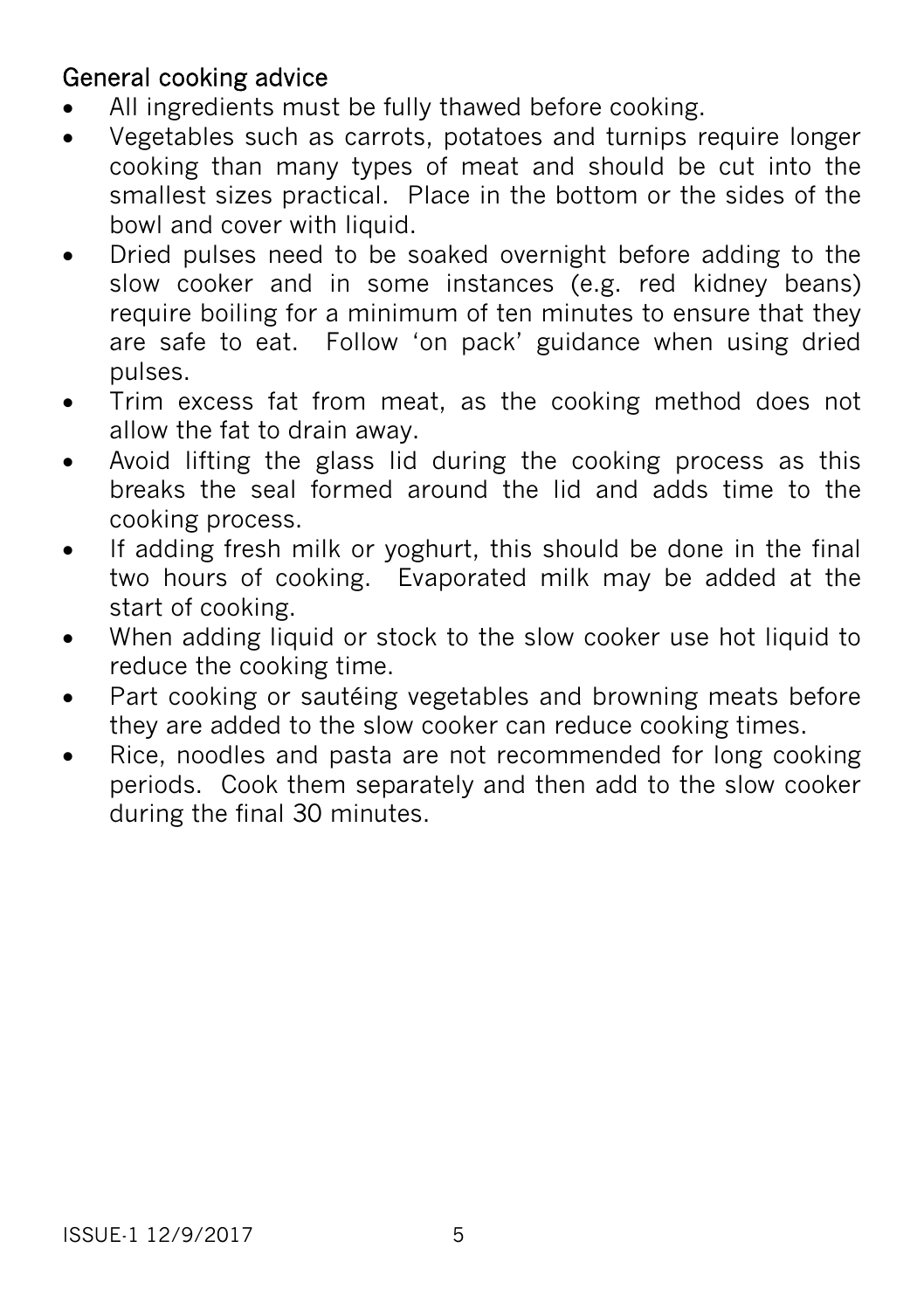#### Guide to adapting recipes

- Less cooking liquid is required than conventional recipes as liquids do not boil away in a slow cooker.
- Cook with the lid on and add most ingredients at the same time.
- Most uncooked meat and vegetable combinations will require a minimum of 3 hours cooking.
- The cooking times stated in the table below give approximate conversion times for recipes. For slow cooker recipes, techniques and specific cooking times consult a specialist recipe book.

| Your recipe       | Slow cooking times |               |
|-------------------|--------------------|---------------|
|                   | Low                | High          |
| 30 minutes        | 4.6 hours          | $2 - 3$ hours |
| $31 - 60$ minutes | 6-8 hours          | $3 - 5$ hours |
| $1 - 3$ hours     | 6-10 hours         | $5 - 7$ hours |

### Cleaning

Clean after each use.

- 1. Switch off and unplug the slow cooker and allow it to cool completely.
- 2. Wash loose parts (removable bowl and lid) in hot water with a little washing up liquid. Rinse and dry thoroughly. Not suitable for the dishwasher.
- 3. Wipe the external surface of the slow cooker housing with a soft damp cloth and dry surfaces with a soft dry cloth. Do not use detergent or abrasives as these may scratch the surface. Never immerse the cooker housing in water.

#### Technical specification

| Rated voltage       | 220-240V AC 50Hz |  |
|---------------------|------------------|--|
| Power consumption   | 120W             |  |
| Class rating        | I (Earthed)      |  |
| <b>BS 1362 fuse</b> | ЗA               |  |
| Bowl capacity       | 1.5 litres       |  |
| Cooking capacity    | 1.2 litres       |  |
|                     |                  |  |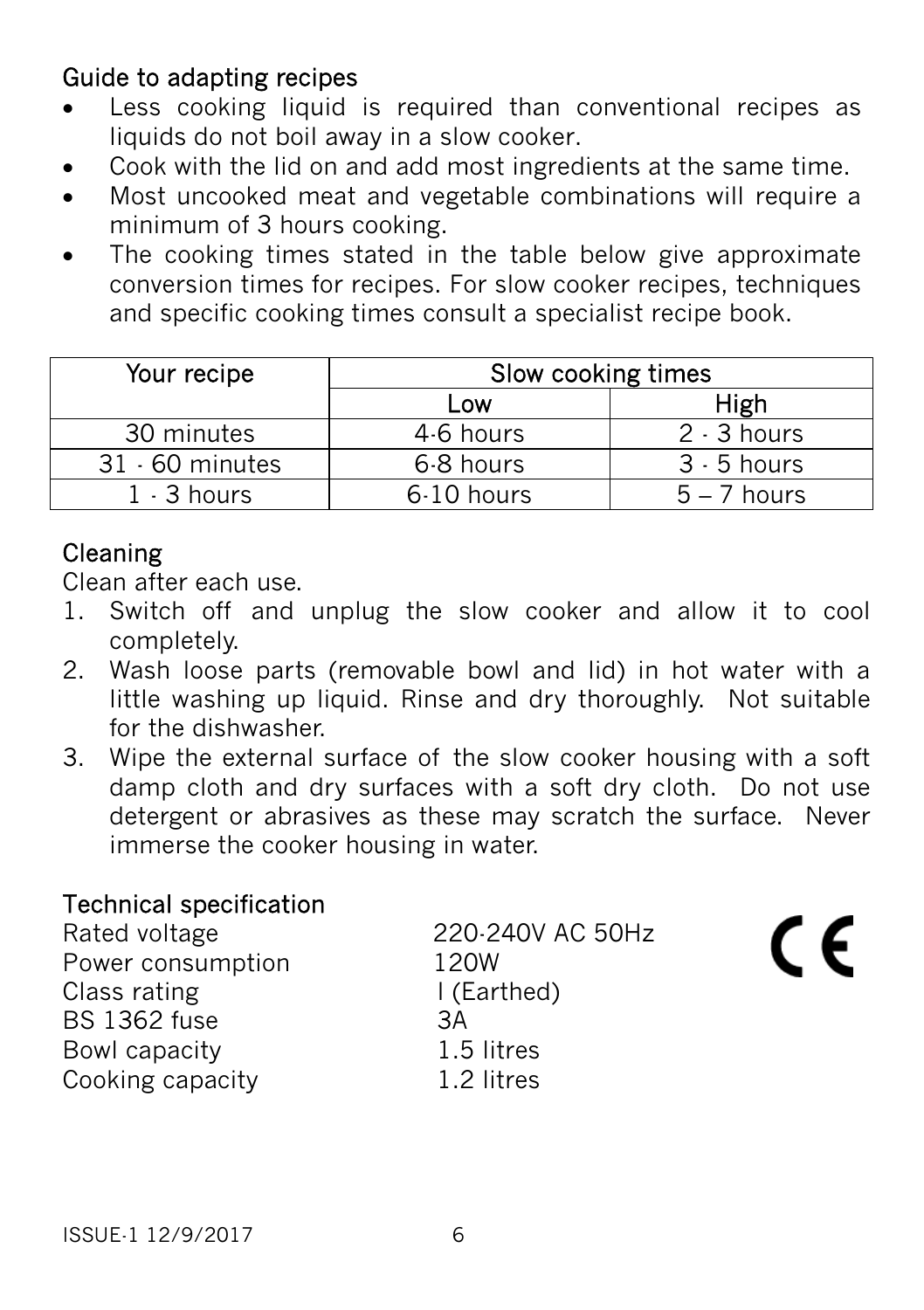#### Plug / Wiring advice

The wires in this mains lead are coloured in accordance with the following UK electrical code: BLUE = NEUTRAL  $B$ R $OWN = I$  IVF

 $GREEN + YELLOW = EARTH$ 

#### Non-rewireable plug

This appliance may be fitted with a "non-rewireable" plug. If you need to change the fuse in a "non‐rewireable" plug, the fuse cover must be refitted. If the fuse cover is lost or damaged, the appliance must not be used.

#### Rewireable plug

The colours of the wires in the mains lead of this appliance may not correspond with the coloured markings identifying the terminals in a rewireable plug. Rewireable plugs should only be replaced by a suitably competent person. If in doubt, consult a qualified electrician.



The BLUE wire must be connected to the terminal marked with the letter N

The BROWN wire must be connected to the terminal marked with the letter L

The GREEN & YELLOW wire must be connecting to the terminal marked with the letter E or the earth symbol  $\bigoplus$ .

#### Recycling electrical products

This marking indicates that this product should not be disposed with other household wastes throughout the EU. To prevent possible harm to the environment or human health from uncontrolled waste disposal, recycle it responsibly to promote the sustainable reuse of material resources. To return your used device, please use the return and collection systems or contact the retailer where the product was purchased. They can take this product for environmental safe recycling.

| If you encounter any problems     | Produced in China for                        |
|-----------------------------------|----------------------------------------------|
| with this product please call our | Argos Limited,                               |
| customer care team on             | 489 - 499 Avebury Boulevard                  |
| 0345 640 30 30                    | <b>Central Milton Keynes</b><br>MK9 2NW. UK. |